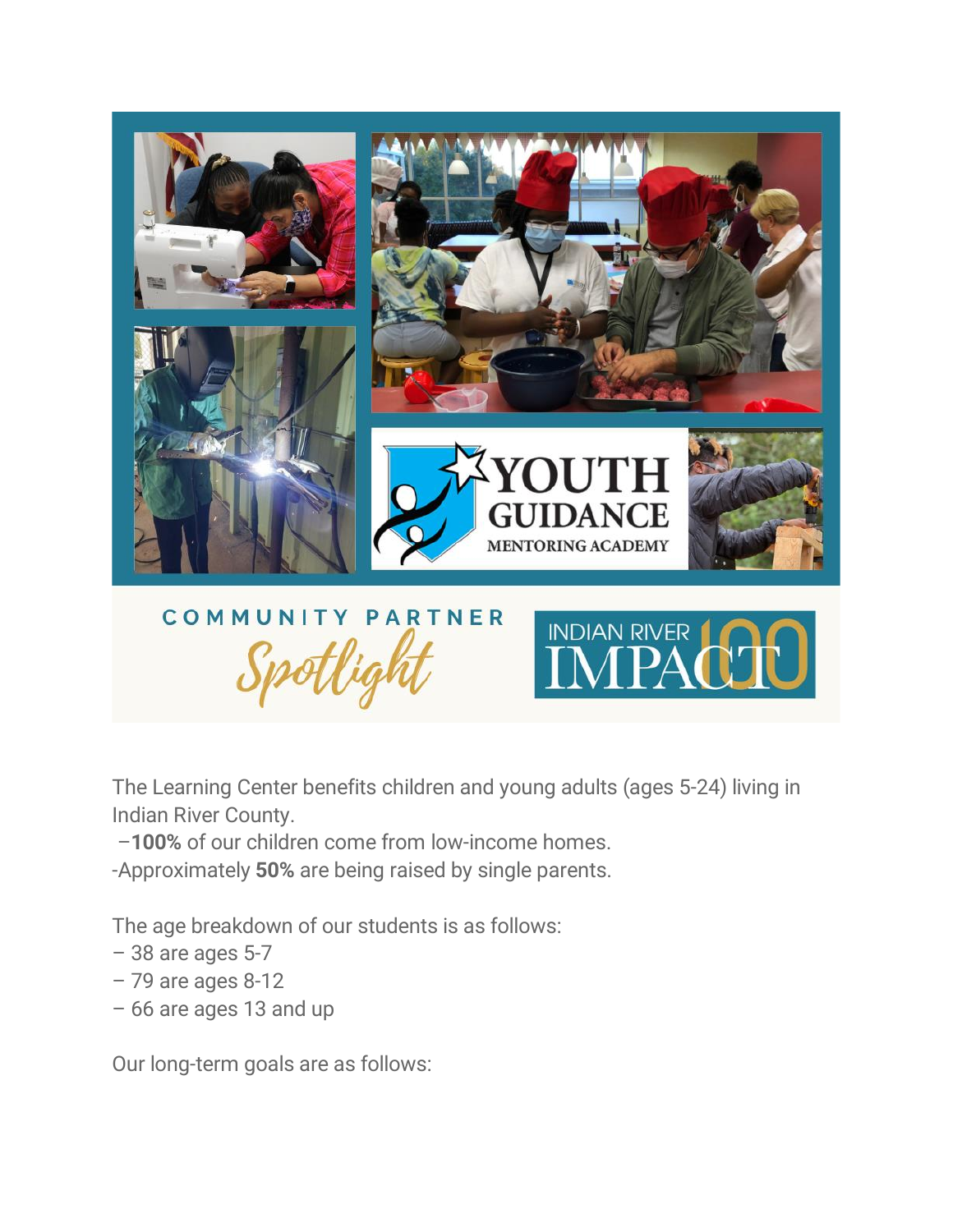GOAL 1: We will ensure that 100% of Youth Guidance students will advance to the next grade level on time or graduate from high school.

Impact 100 supports our tutoring and homework help program. Children participate in tutoring Monday through Friday from 3 p.m. to 5 p.m. We communicate directly with parents and teachers to make sure students stay on track academically.

GOAL 2: We will expand our pre-apprenticeship program to serve 20 high school students in 2022-23 and 30 high school students in 2023-24. Impact 100 funding helped us launch the only pre-apprenticeship in Indian River County. This program is available free of charge for young adults ages 16- 24. Participants gain six professional certifications and experience in five trades: Welding, plumbing, carpentry, HVAC and electric.

We partner with the Indian River County School District, Salvation Army, and Florida Training Services, who provides the instructors and the curriculum for the program. Florida Training Services has over 30 years of experience implementing state-accredited pre-apprenticeships across Florida.

GOAL 3: We will place 75% of our students ages 18 and up, into internships, apprenticeships, or employment with local businesses.

Impact 100 is helping us reach this goal by supporting our life skills and vocational training programs. Our children and teenagers are learning how to sew, cook healthy meals, create budgets, write resumes, gain professional certifications, demonstrate professionalism in the workplace, and more.

A viable path for many of our children is a career within the trade sector. In Indian River County, there remains a huge demand for qualified workers within the trades (plumbers, electricians, chefs, HVAC technicians, mechanics, etc.).

With this grant from Impact 100, we are helping young people in Indian River County secure jobs within the trades as well as other sectors that are indemand locally. They are also building self-confidence, positive academic habits, and life skills they need to make a positive difference in our community.

During the first 10 months of the grant period:

- 183 students were served in the Learning Center.
- 4 teenagers secured their first jobs in the community.
- 2 students are working as paid apprentices in local bike shops